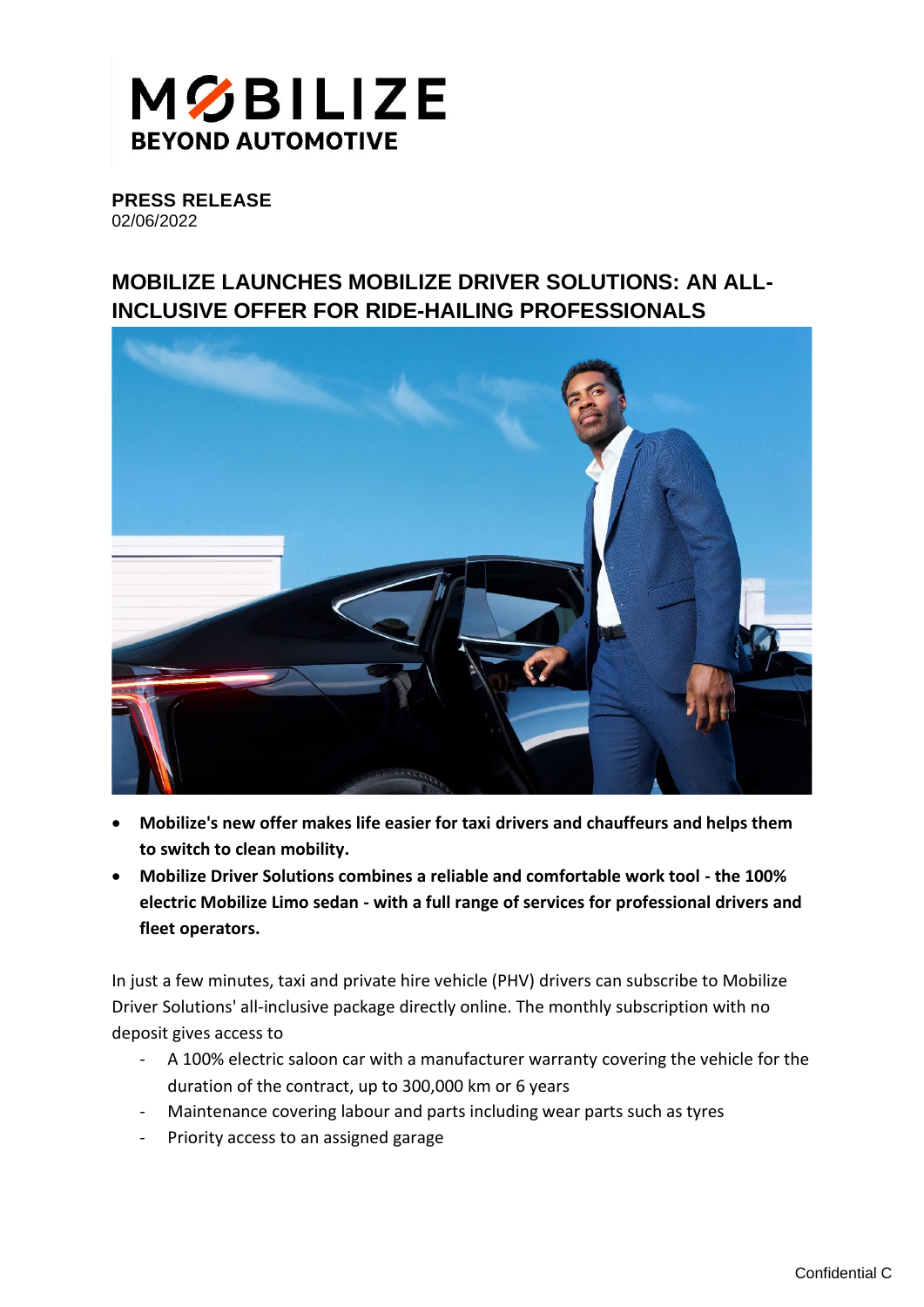- Mobilize Business Pass and Mobilize Power Solutions app to pay at more than 250,000 charging points across Europe
- 24/7 roadside assistance
- Property and Casualty insurance for transport of persons including repairs and towing.

The "all-inclusive" deal gives drivers full control over their budget and simplifies their procedures by having a single contact person for all the services. The offer is available for different durations and mileage.

*"Mobilize Driver Solutions is Mobilize's first service offering around Limo, which becomes a service platform. It is designed to make life easier for drivers and operators, a great comfort for their customers, and I am extremely proud of this first realization of our 'vehicle-as-aservice' model. With this complete offer, Mobilize facilitates the shift to clean, accessible and sustainable mobility"*, **said Clotilde Delbos, CEO of Mobilize.**

## **Mobilize Limo: elegance, roominess and comfort for drivers and their customers**

Thanks to its all-electric powertrain, Limo is not subject to any access restrictions in city centres, and the driver and all the passengers can therefore enjoy all the advantages of electric mobility: silence, responsiveness, and smoothness. Limo offers a safe and seamless driving experience, enhanced by a full range of driving aids. Its range of 450 km WLTP is enough to cover the daily journeys of ride-hailing professionals. It can recover up to 250 km of range in just 40 minutes thanks to its DC charger, fitted at standard on Limo.

Several vehicle features can be updated remotely via FOTA (Firmware-Over-The-Air). For fleet operators, real-time access to vehicle data facilitates their fleet management activities.

For passengers, the sedan offers generous and rewarding space that will satisfy even the most demanding customers. The boot has a capacity of 500 litres, unencumbered by the spare wheel fitted as standard under the car.

## **A first fleet of 40 vehicles in Madrid**

Mobilize has signed its first Mobilize Driver Solutions contract with Cabify in Madrid. The agreement between Mobilize and Cabify covers the integration of forty Mobilize Limo into the fleet of Vecttor, a subsidiary of the Cabify group in Madrid. These vehicles will be included in the Cabify Eco category, which is already available to corporate customers who travel exclusively in electric cars. They will also be made available to private users of other Cabify categories.

Mobilize Driver Solutions will be available in Paris this autumn, before expanding to other cities in Europe in the coming months.